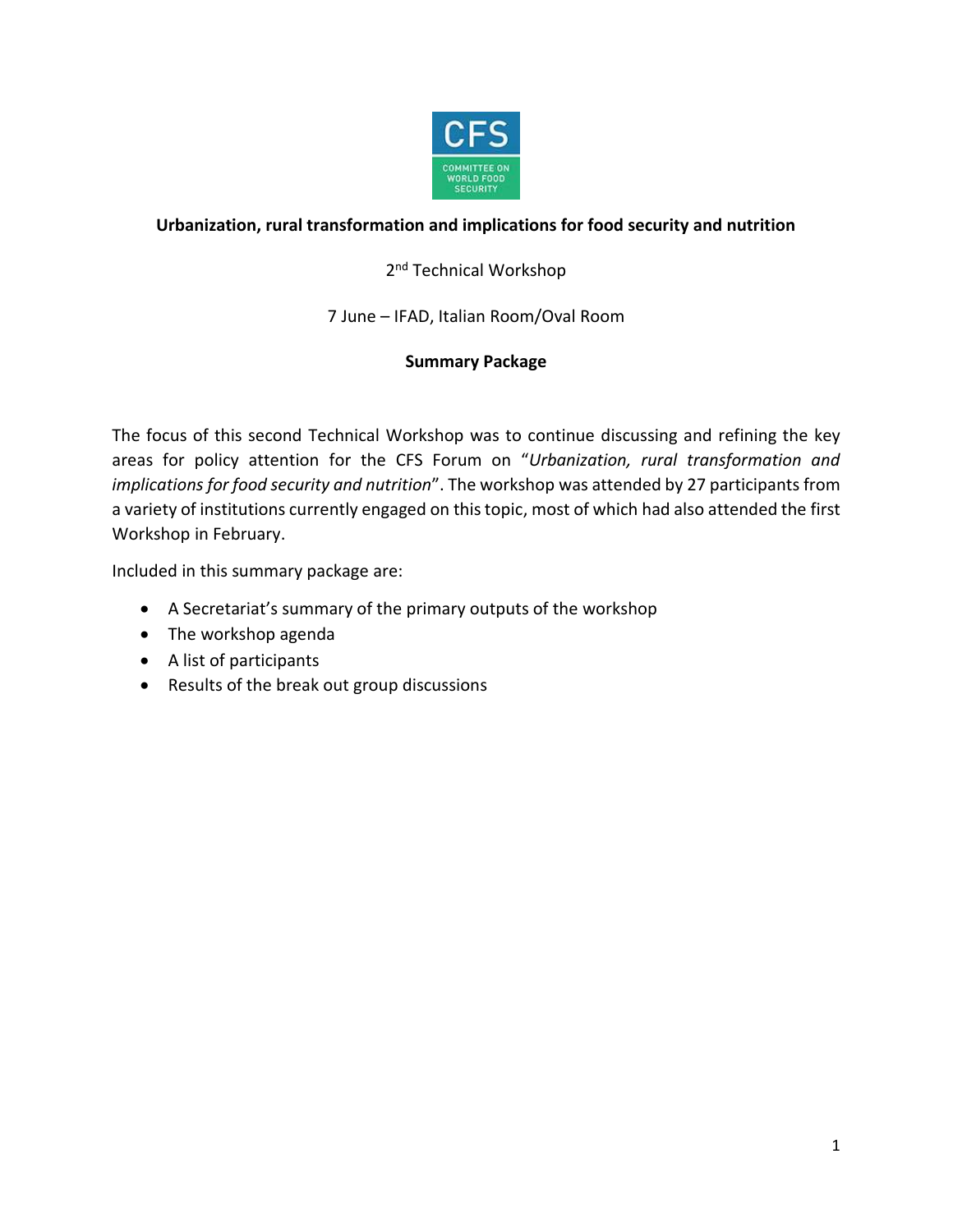# **Secretariat Summary**

# **Areas for Policy Attention**

The Secretariat took note of the outcomes of the break-out group discussions. Inputs received, combined with the feedback by the Bureau and Advisory Group, will inform the next stage of drafting of the background document which will be finalized and sent for translation by the end of July.

The overall feedback from the break-out groups was that the areas identified for policy attention are the key areas that CFS should focus on, but that each key policy area should be supported by rational as to why a specific issue is highlighted for policy attention. As such, each key policy area should be clearly presented based on a problem or opportunity being addressed.

# **Key areas for improvement discussed**

Feedback from the break-out groups demonstrated a general consensus to add clearer language addressing the following areas:

- Overarching rational justifying each policy area, cross cutting broad themes such as gender, youth, climate change, migration, nutrition, etc.
- Clarity to what rural-urban linkages and rural-transformation mean;
- Explanation of the role of governance, across all levels, and stress the need for local, community-level engagement across the rural-urban continuum;
- Increased emphasis on the need for better data and information, including disaggregated gender and youth data, localized (fine scale), and land-tenure data. Data should be integrated across all sectors and available to all actors, stakeholders and constituents.

# **CFS Role**

The Secretariat also took note of the discussion on the roles for CFS. Key points emerged include:

- The possibility for CFS to develop a stand-alone "policy product" on this topic;
- The need for CFS to base its policy guidance work on rigorous analysis such as the one provided through reports by the CFS High Level Panel of Experts;
- The need for CFS to also base its global policy guidance work on practical approaches and experiences on the ground, originating both from developed and developing countries;
- The importance for CFS to build on/link to other global initiatives on the same topic;
- The need for CFS to structure its work on this topic along two tracks: medium/long term for 2019 and beyond, short term for 2017.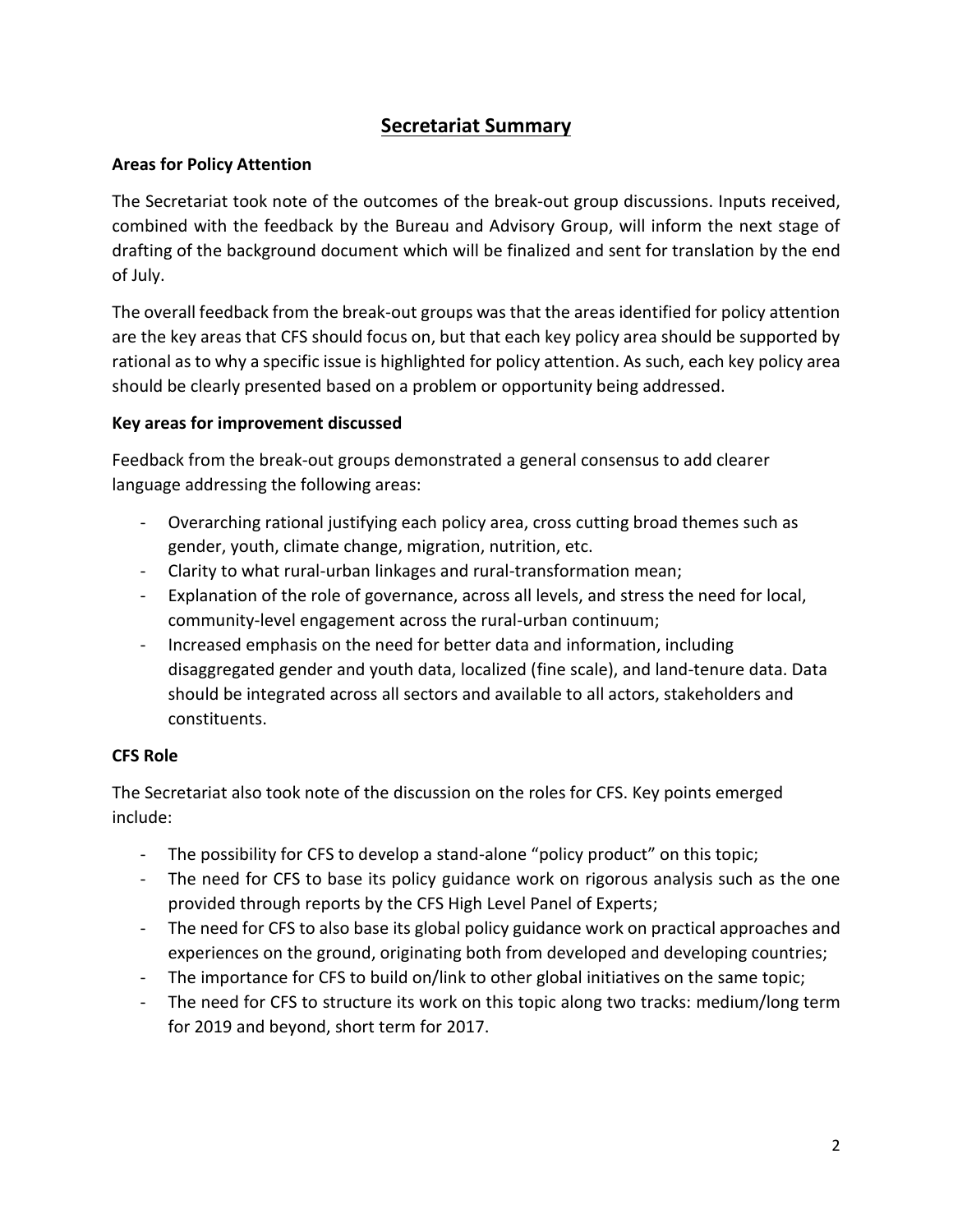# **CFS Forum**

A number of suggestions on the structure and format of the Forum were also made. These include:

- structuring the "sharing of experiences" section around guiding questions;
- including regional development banks in the programme;
- Ensuring a good balance between integrated and sectoral approaches;
- Ensuring that part 1 sets the tone of the discussion on *why* policy frameworks need to change;
- Trying to invite discussants who are able to showcase initiatives which involve multiple actors;
- Involving a moderator who is able to ensure interaction;
- Importance of framing the issue from a perspective of how to manage the complexity of the changing rural-urban dynamics.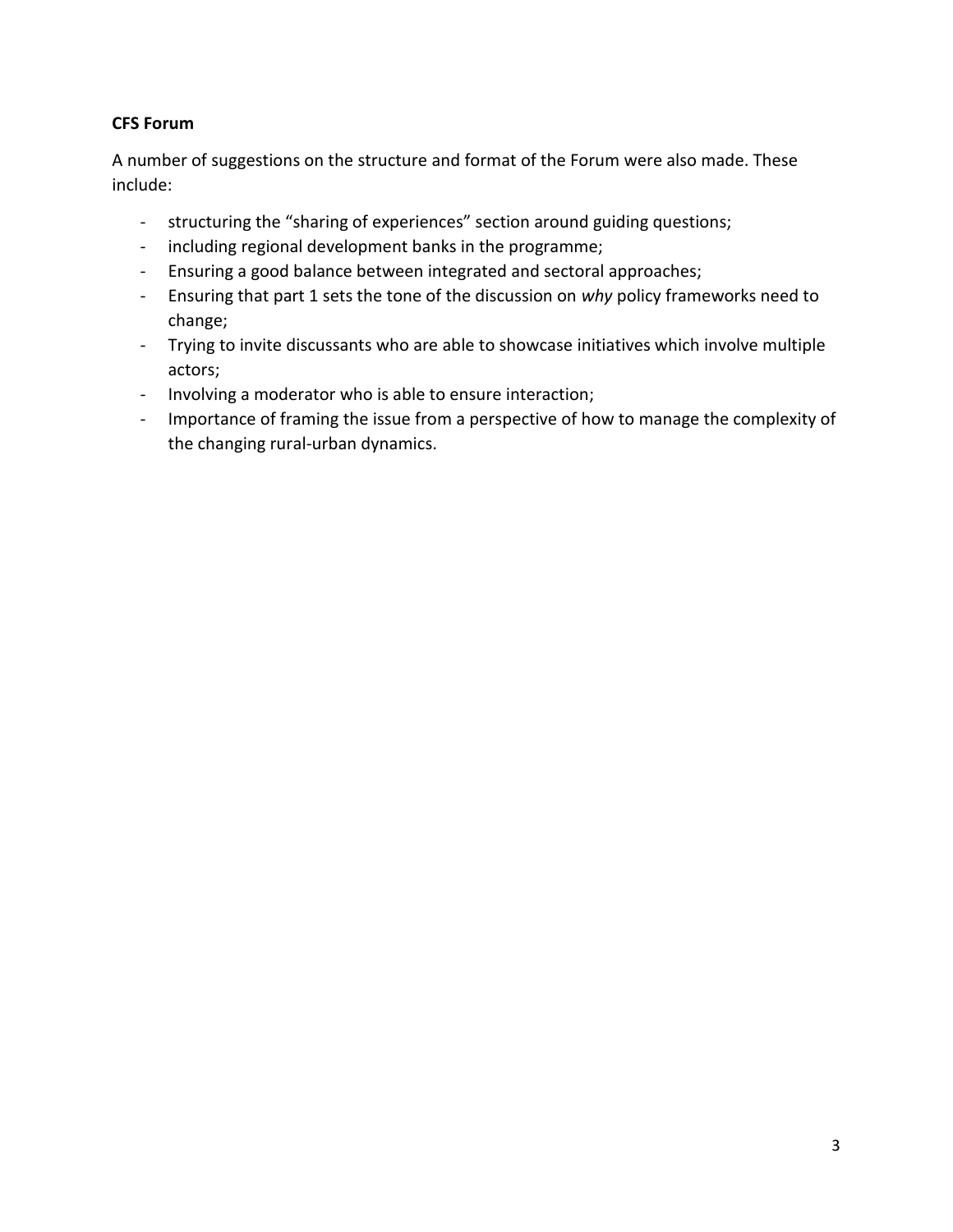

# **AGENDA**

# **2 nd Technical Workshop – Tuesday 7 June 2016**

**09:30-13:00 IFAD, Italian Room 14:00-17:30 IFAD, Oval Room**

## **Objectives**

Building on the outcomes of the 1<sup>st</sup> Technical Workshop held in February 2016 and the results of the online discussion through the Global Food Security and Nutrition Forum (FSN Forum), the objective of this 2<sup>nd</sup> technical workshop are to:

- **Review the key areas identified for policy attention**
- **Identify how they could be addressed by CFS in 2017**

## **Agenda and format**

*Morning (9.30 – 13.00):* Break-out groups discuss the areas for policy attention and identify i) any prioritization of the areas identified; ii) sub-issues to address under these areas; and iii) policy direction on the specific areas.

o Are the areas identified for policy attention the key areas? What should be deleted or added and why?

 $\circ$  Is there any priority among the areas identified and why? (e.g. urgency, lack of attention by other actors, strong evidence base)

o What type of actions/policy direction should be taken to address these areas? (e.g. how should these areas be addressed)

*Afternoon (14.00 – 17.30):* Reporting back of break-out groups and roundtable discussion of results and role for CFS

## **Expected Outputs:**

- Input on priority for CFS attention among the policy areas;
- Identification of sub-issues of importance under broader policy areas; and
- $\bullet$  Indication of policy direction to address areas.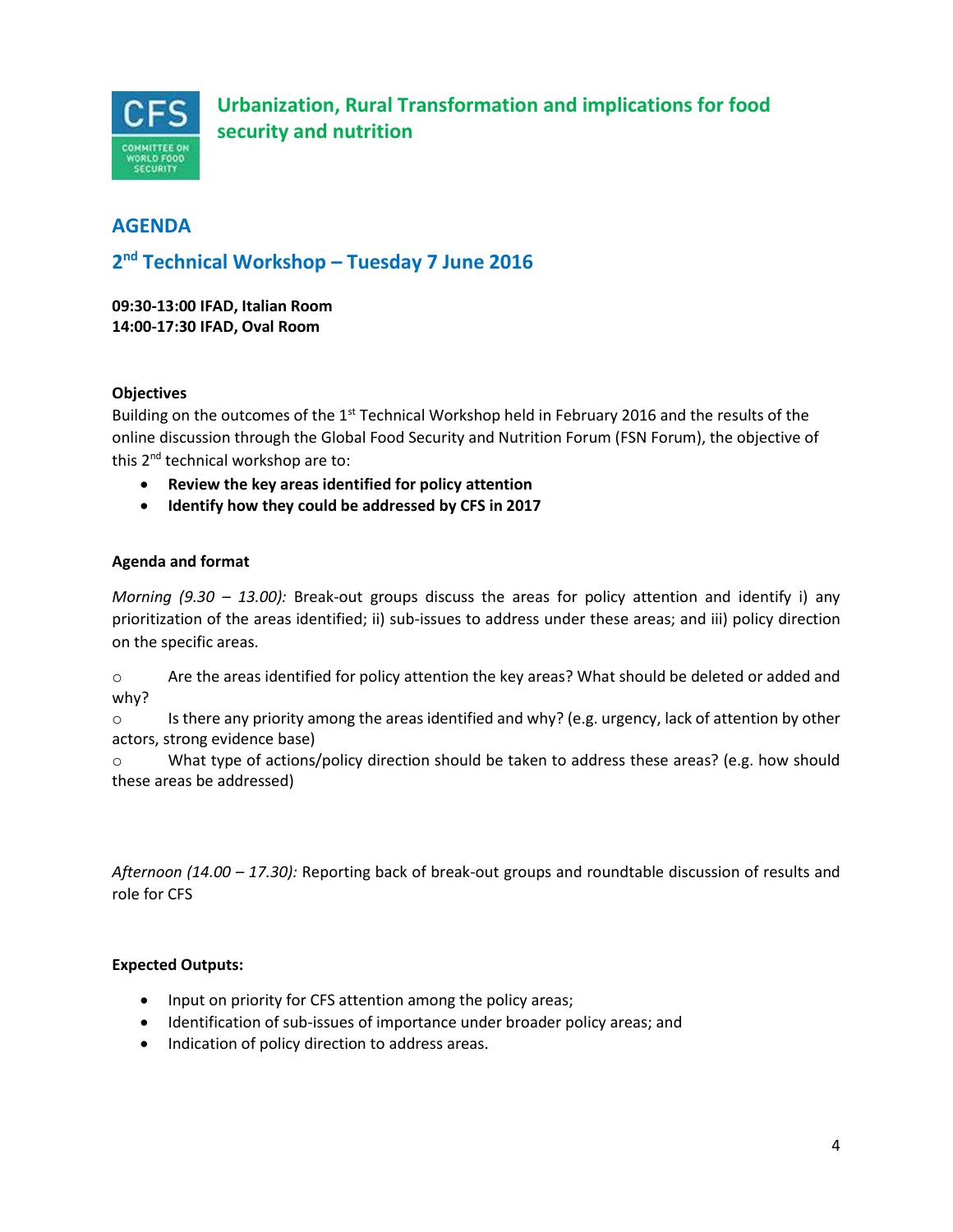# **Participants List**

|     | Institution                                                  | <b>Name</b>               | <b>Email</b>                             |
|-----|--------------------------------------------------------------|---------------------------|------------------------------------------|
| 1.  | Elkana, Georgia                                              | Elene Shatberashvili      | Pr@elkana.org.ge                         |
| 2.  | <b>FIAN International</b><br>USA/Germany                     | <b>Emily Mattheisen</b>   | mattheisen@fian.org                      |
| 3.  | <b>Action Aid Italy</b>                                      | Roberto Sensi             | Roberto.Sensi@actionaid.org              |
| 4.  | Mazingira Institute,<br>Kenya                                | Kuria Gathuru             | kuriagathuru@gmail.com                   |
| 5.  | <b>UN Habitat</b>                                            | Jackson Kago              | Jackson.Kago@unhabitat.org               |
| 6.  | <b>UN Habitat</b>                                            | <b>Remy Sietchiping</b>   | Remy.Sietchiping@unhabitat.org           |
| 7.  | <b>World Bank</b>                                            | Preeti Ahuja              | pahuja@worldbank.org                     |
| 8.  | <b>World Bank</b>                                            | Julia Barrera             | jbarrera@worldbankgroup.org              |
| 9.  | <b>FAO</b>                                                   | Rob Vos                   | Rob.vos@fao.org                          |
| 10. | <b>FAO</b>                                                   | Karfakis Panagiotis       | Panagiotis.karfakis@fao.org              |
| 11. | <b>FAO</b>                                                   | Vito Cistulli             | Vito.cistulli@fao.org                    |
| 12. | <b>FAO</b>                                                   | Jorge Fonseca             | Jorge.fonseca@fao.org                    |
| 13. | <b>FAO</b>                                                   | Andre Croppenstedt        | Andre.croppenstedt@fao.org               |
| 14. | <b>FAO</b>                                                   | Cascade Tuholske          | Cascade.tuholske@fao.org                 |
| 15. | <b>FAO</b>                                                   | Thierry Giordano          | Thierry.giordano@fao.org                 |
| 16. | <b>FAO</b>                                                   | Louison Lancon            | Louison.lancon@fao.org                   |
| 17. | City Region Food<br>Systems                                  | <b>Florence Egal</b>      | Florence.egal@gmail.com                  |
| 18. | <b>FAO</b>                                                   | Cecilia Marocchino        | Cecilia.marocchino@fao.org               |
| 19. | <b>FAO</b>                                                   | Camelia Bucatariu         | Camelia.bucatariu@fao.org                |
| 20. | German Federal<br>Ministry of Food and<br>Agriculture (BMEL) | Silke Stallkamp           | Silke.stallkamp@bmel.bund.de             |
| 21. | <b>Global Donor</b><br>Platform for Rural<br>Development     | <b>Christian Mersmann</b> | Christian.mersmann@donorplatform.<br>org |
| 22. | GIZ                                                          | <b>Boris Buechler</b>     | Boris.buechler@giz.de                    |
| 23. | Germany                                                      | <b>Oliver Mellenthin</b>  | la-2-io@rom.auswaertiges-amt.de          |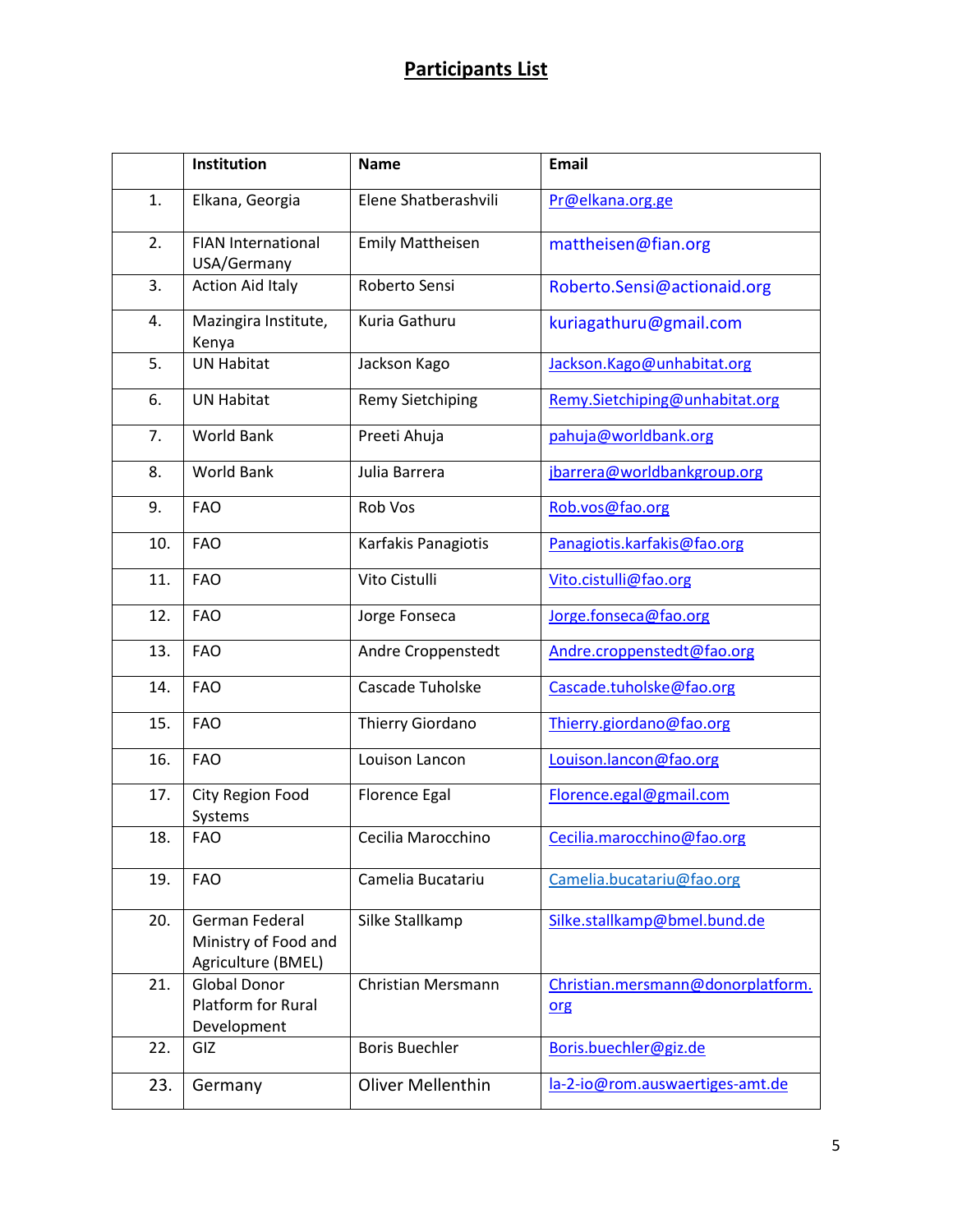| 24. | <b>IFAD</b>                                       | Karim Hussein         | k.hussein@ifad.org     |
|-----|---------------------------------------------------|-----------------------|------------------------|
| 25. | IFAD                                              | David Suttie          | d.suttie@ifad.org      |
| 26. | <b>Private Sector</b><br>Mechanism<br>Secretariat | Ben Robinson          | ben@emergingag.com     |
| 27. | World Food<br>Programme                           | <b>Fabienne Moust</b> | Fabienne.moust@wfp.org |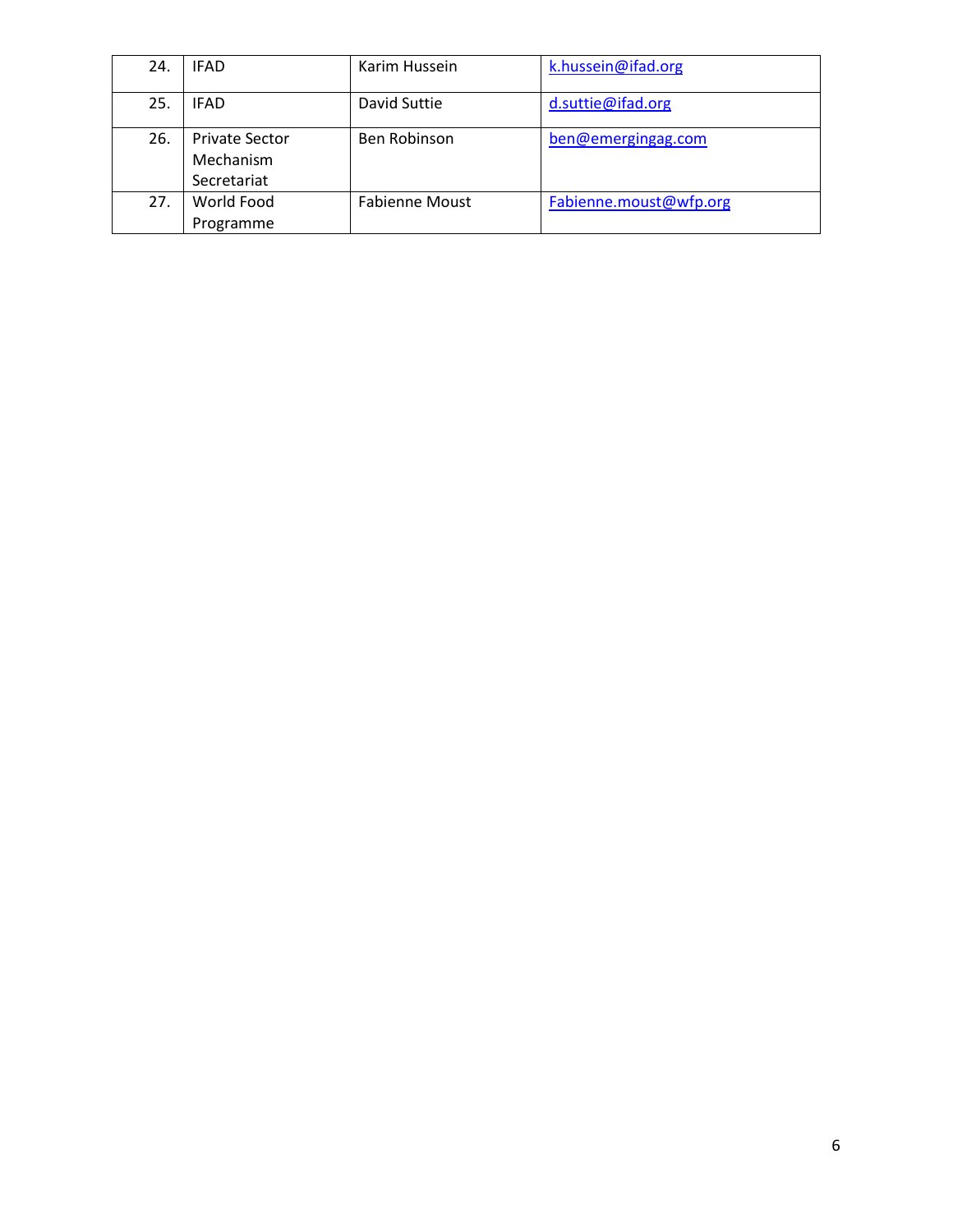General comments on the paper:

- The document needs to be more balanced in terms of how rural areas are dealt with- how they are affected by urbanization- or how the transformation of rural areas (negative and positive) are having an impact on the growth of urban areas
- Mutual interdependence of rural and urban areas
	- $\circ$  Rural and urban areas are seen as competing, as in a dichotomy, rather than seeing how the interact together
- Opportunities and risks need to fully assessed
- What is meant by rural-urban linkages (was in the previous document); what is meant by urbanization
- Better reference to linkages with SDGs

# **Are the areas identified for policy attention the key areas? What should be deleted or added and why?**

## *Overarching issues*

What is missing in :

- Vision/problemitization of rural transformation
	- $\circ$  Scope/What is meant by rural transformation, or what is the vision of how rural areas should be transformed
- Land tenure- the how to address would focus on the VGGTs and their implementation
- Migration- risks and challenges
	- o Making rural areas viable and even attractive to stay in (identifying what that means)
	- $\circ$  Decent employment opportunities, as well as conditions to have the choice to stay or leave
- Roles for other constituencies are missing
	- o Smallholders
	- o Local government
	- o Formal and informal food system actors (SMEs, local and informal traders and processors, local food retailers, service providers, etc.)
	- o Children (labor, nutrition, education, etc.)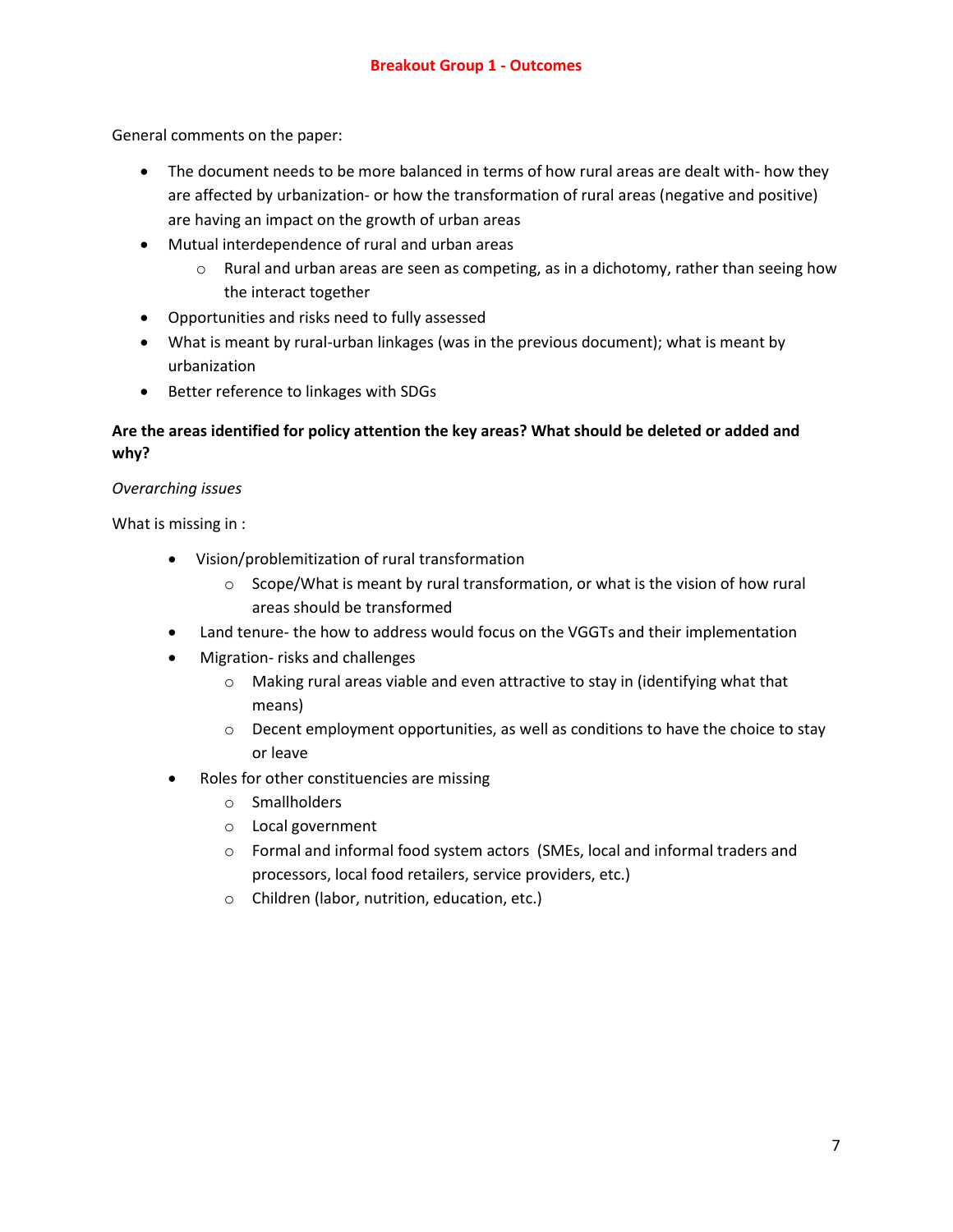|                   | <b>Summary of Areas for Policy attention</b>                                                                                                                                                                                                                                                                                                                                                                                                                 | <b>How to address</b>                                                                                                                                                                                                                    |
|-------------------|--------------------------------------------------------------------------------------------------------------------------------------------------------------------------------------------------------------------------------------------------------------------------------------------------------------------------------------------------------------------------------------------------------------------------------------------------------------|------------------------------------------------------------------------------------------------------------------------------------------------------------------------------------------------------------------------------------------|
|                   | Attention to human rights in urban and rural<br>policymaking is integral to achieving food security and<br>nutrition for all and building the capacity of local<br>government officials on the linkages of rights and<br>achievement of food security and nutrition is key<br>-Human rights are legal obligations of states, and should<br>be addressed as such<br>-capacity building is a tool not the goal- and should target<br>governments at all levels | -clear recognition that<br>Human Rights obligations<br>are the duty of<br>government at all levels<br>-implementation and<br>support for participatory<br>governance spaces for<br>food system governance<br>at national and local level |
|                   | An understanding of the key vulnerabilities of individuals<br>and how they differ in rural and urban areas will assist with<br>how best to include them in designing policies that will<br>address their needs                                                                                                                                                                                                                                               | -in order to create<br>supportive policies<br>governments need to<br>identify vulnerable groups                                                                                                                                          |
|                   | Summary area:<br>-individuals AND groups<br>-vulnerable and marginalized                                                                                                                                                                                                                                                                                                                                                                                     |                                                                                                                                                                                                                                          |
|                   | Paper:<br>-contextualization conditions and needs of rural and of<br>urban areas                                                                                                                                                                                                                                                                                                                                                                             |                                                                                                                                                                                                                                          |
| Overarching areas | Attention to the specific constraints and strengths of<br>women, including the collection of gender disaggregated<br>data, will help to better inform policymaking to address food<br>security and nutrition and empower women across the rural-<br>urban spectrum                                                                                                                                                                                           | -specific legal and policy<br>for women's control of<br>natural resources                                                                                                                                                                |
|                   | Recommendation:<br><b>Empowerment and rights</b>                                                                                                                                                                                                                                                                                                                                                                                                             |                                                                                                                                                                                                                                          |
|                   | Paragraph in text:<br>-title of section to Gender Equality, Women's rights and<br>Empowerment (agreed in the group)                                                                                                                                                                                                                                                                                                                                          |                                                                                                                                                                                                                                          |
|                   | --when there is inadequate services in urban areas, it is often<br>women that suffer the most (                                                                                                                                                                                                                                                                                                                                                              |                                                                                                                                                                                                                                          |
|                   | Identifying ways to increase employment opportunities and<br>the quality of options for youth can help to empower youth<br>to drive innovation in food systems<br>Paragraph in text:<br>-weak text in the document<br>-acknowledging the limitations of data                                                                                                                                                                                                 | -specific policies to create<br>access to land resources<br>for youth to engage in<br>farming (food producing)<br>in line with Tenure<br>Guidelines                                                                                      |
|                   | -unemployment is not just a global south problem<br>-missing issues of rights of children (child labor, right to<br>education)<br>-key vulnerabilities of youth are missing                                                                                                                                                                                                                                                                                  | -foster general and<br>professional vocational<br>training                                                                                                                                                                               |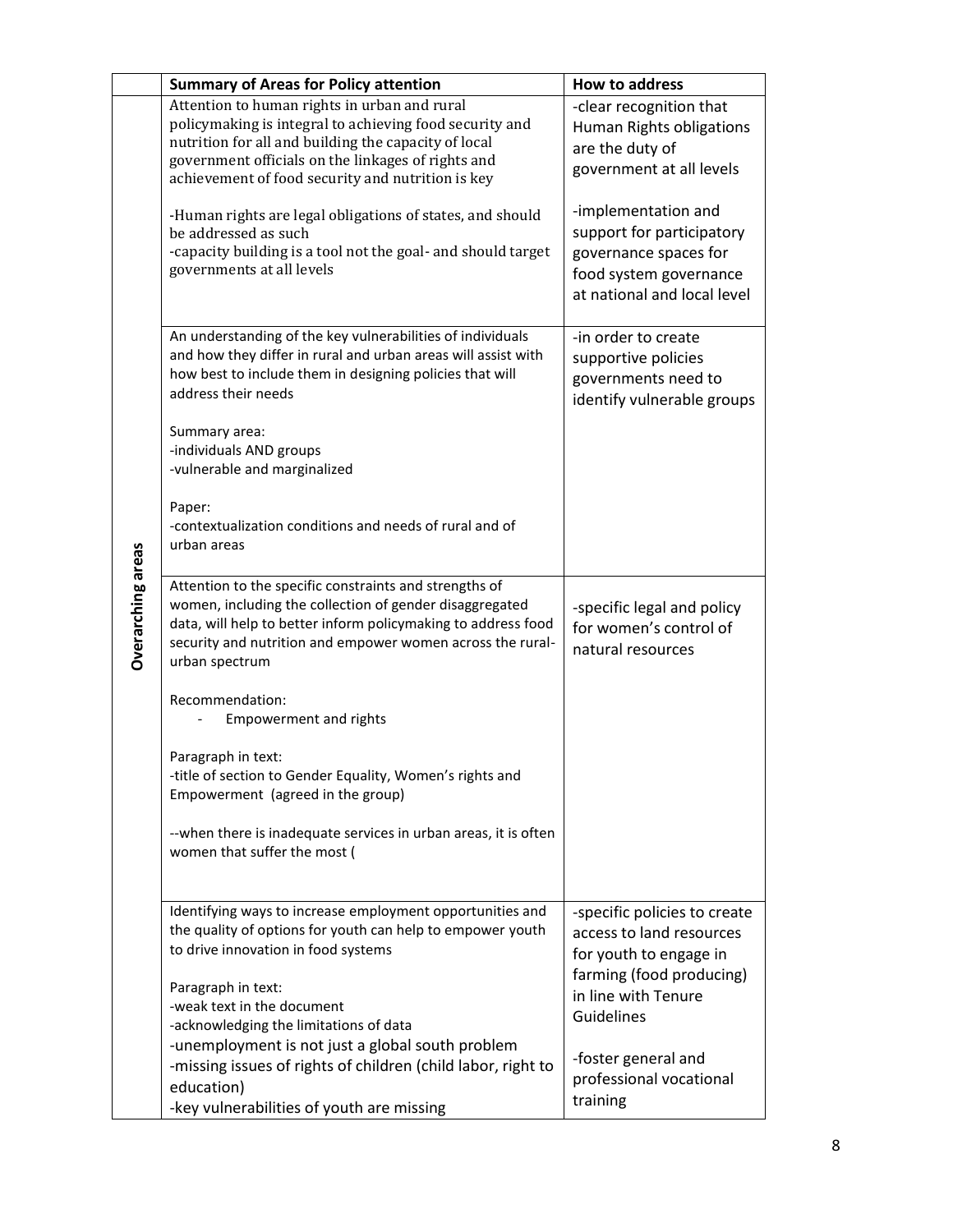|                                                           | -aging of farmers- how to create farm continuity<br>(opportunities for youth to engage in farming)                                                                                                                                                                          | -farm continuity with<br>youth                                                                                                                                                                                                                                                                                                                                                                                                                                                                |
|-----------------------------------------------------------|-----------------------------------------------------------------------------------------------------------------------------------------------------------------------------------------------------------------------------------------------------------------------------|-----------------------------------------------------------------------------------------------------------------------------------------------------------------------------------------------------------------------------------------------------------------------------------------------------------------------------------------------------------------------------------------------------------------------------------------------------------------------------------------------|
|                                                           | Developing locally adapted solutions to both build resilience<br>of food systems to climate change, and safeguard<br>infrastructure and access to services for the most vulnerable<br>in both rural and urban areas will be key to achieving food<br>security and nutrition | -identifying the true value<br>/ real cost of food and<br>agriculture (social<br>implications, food miles,<br>input, labor, energy, etc.)                                                                                                                                                                                                                                                                                                                                                     |
|                                                           | Paragraph in text:<br>-climate change should be in the context of<br>sustainability more broadly<br>-making agriculture and food production more<br>resilience /food systems more resilient                                                                                 | -territorial approaches<br>(context specific<br>interventions: challenges,<br>opportunities at local<br>levels)<br>-policies that support<br>agroecology,<br>biodiversity, diverse<br>farming<br>-3 pillars of sustainability<br>-climate mitigation<br>policies and interventions<br>should not violate the                                                                                                                                                                                  |
|                                                           |                                                                                                                                                                                                                                                                             | rights of vulnerable/most-<br>at risk communities                                                                                                                                                                                                                                                                                                                                                                                                                                             |
| Areas emerging from urbanization and rural transformation | Determine the key gaps in data collection and analysis<br>and identify ways to capture more localized data through<br>participatory collection and analysis<br>Paragraph of text:<br>-food systems also, not just food security                                             | -collecting more data on<br>food systems (in terms of<br>rural-urban linkage)<br>--different aspects to be<br>considered within food<br>systems such as value<br>chains, supply chains,<br>Food loss and waste, etc.<br>--align with SDG reporting<br>requirements<br>-research on food<br>production to fill data<br>gaps in rural areas, but<br>also to research on urban<br>and peri-urban food<br>production in the context<br>of rural-urban linkages<br>and food systems<br>perspective |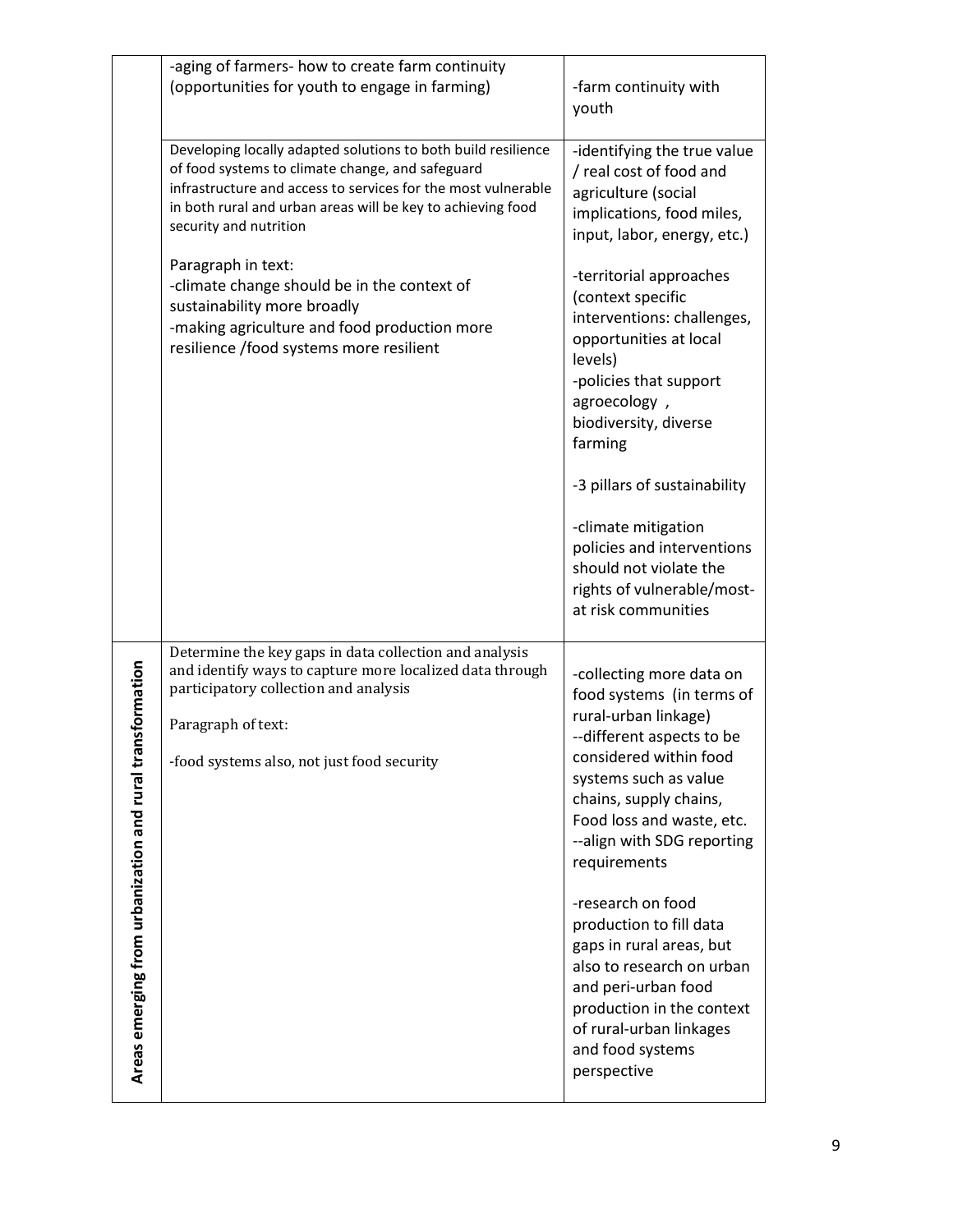|                                                                                                                                                                                                                                                                                                                                                                                                                                | -build capacity in the<br>public sector to collect<br>data and reporting<br>mechanisms                                                                                                                                                                   |
|--------------------------------------------------------------------------------------------------------------------------------------------------------------------------------------------------------------------------------------------------------------------------------------------------------------------------------------------------------------------------------------------------------------------------------|----------------------------------------------------------------------------------------------------------------------------------------------------------------------------------------------------------------------------------------------------------|
|                                                                                                                                                                                                                                                                                                                                                                                                                                | -public sector data should<br>be informing policy<br>making at all level                                                                                                                                                                                 |
| Recognize that food insecurity and malnutrition are<br>prevalent in rural and urban areas, and both require<br>context specific focus by policies and initiatives aiming to<br>achieve food security and nutrition                                                                                                                                                                                                             | (see above also)<br>-better data collection<br>techniques that account<br>for short term food<br>insecurity (unlike the<br>current PoU)<br>-better data collection in<br>urban food insecurity $-$ or<br>rather better analysis of<br>this data          |
|                                                                                                                                                                                                                                                                                                                                                                                                                                | -it could be suggested<br>that this and the other<br>point above are merged<br>together- but the text<br>should remain as is more<br>or less                                                                                                             |
| With the rise in consumption of purchased and processed<br>food, there is a need for growing attention on education<br>about nutrition and making nutritious food accessible and<br>affordable in rural and urban areas                                                                                                                                                                                                        | -education/capacity<br>building individual or<br>community level on<br>healthy diets and<br>nutrition; including                                                                                                                                         |
| Paragraph:<br>-language should be improved<br>-availability, access, affordability of adequate food<br>-nutrition is captured in a limited way-too focused on<br>micronutrient deficiencies- not the other issues<br>-the linkage between biodiverse food systems and<br>nutrition is missing<br>-role of subsidies (on sugar, for example) and the role of<br>the effect on nutrition is not addressed<br>-public procurement | promotion and supporting<br>local knowledge to<br>increase capacity to<br>access micronutrients<br>-urban and territorial<br>planning taking into<br>consideration food<br>system planning in rural<br>and urban areas (zoning<br>for food retail, etc.) |
|                                                                                                                                                                                                                                                                                                                                                                                                                                | -incentives or support<br>mechanisms for small-<br>scale food producers                                                                                                                                                                                  |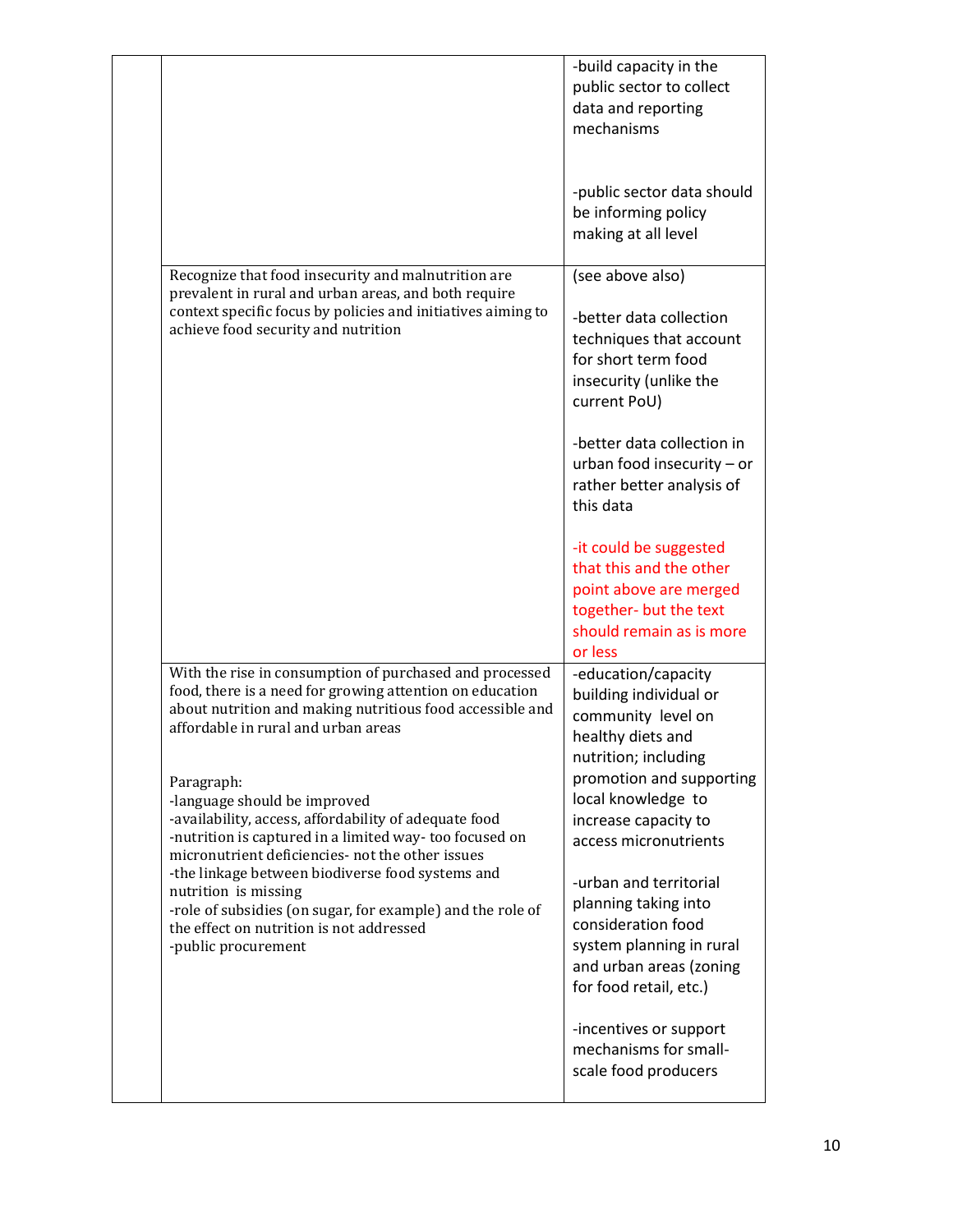|                                                                                                                                                                                                                                                                                                                                                                                                                                                                                                                                                                                                                                                                                                            | -public procurement from<br>small holders /school<br>meal programs                                                                                                                         |
|------------------------------------------------------------------------------------------------------------------------------------------------------------------------------------------------------------------------------------------------------------------------------------------------------------------------------------------------------------------------------------------------------------------------------------------------------------------------------------------------------------------------------------------------------------------------------------------------------------------------------------------------------------------------------------------------------------|--------------------------------------------------------------------------------------------------------------------------------------------------------------------------------------------|
| Purchase from informal markets and vendors is growing<br>in both rural and urban areas and requires greater focus<br>in terms of the benefits they provide to FSN and the risks<br>they present<br>Paragraph in text:<br>-too limiting to street vendors- also the issues related to<br>food production, and the implications on smallholders<br>-should interact with the issue of how safety standards<br>effect (negatively) small holders- how they can be<br>adjusted and adapted (see small holders to markets<br>work)<br>-ICN2 framework for action has information on this issue<br>(guidance for ICN2 conference follow-up-FAO and WHO<br>follow-up)                                             | -participatory capacity<br>building<br>-infrastructure for food<br>safety (processing,<br>cooling, etc.)                                                                                   |
| Assess the use of the VGGTs, RAI, and other tools to<br>ensure security of tenure and foster participatory spatial<br>planning and responsible investment for food security<br>and nutrition across landscapes, ecosystems and<br>territories<br>Paragraph:<br>-VGGTs and spatial planning<br>-tenure and planning not just an issue of urban expansion,<br>but also of rural planning                                                                                                                                                                                                                                                                                                                     | -implementation of the<br>Tenure Guidelines into<br>policy making<br>-promote legally secure<br>tenure to land and<br>financial means for food<br>producers, in particular<br>smallholders |
| Identify ways to improve efficiency and the use of waste<br>and by-products to reduce demand on natural resources<br>and facilitate greater rural-urban synergies<br>Paragraph:<br>-needs to be more clear/clarify the objective of the<br>paragraph<br>-element around broader governance and jurisdictions of<br>resource governance<br>-the point on "productive uses" is seen as problematic in<br>the paragraph- we could rather say aligning with<br>sustainability and social needs/uses -- generally the<br>problem is that resources would be "directed" away from<br>smallholders or other communities<br>-balance between rural and urban areas, diversity of<br>needs and infrastructure needs | --Implementation,<br>monitoring and reporting<br>on CFS recommendations<br>on food use (in policy<br>recommendations of FLW)<br>-safeguarding resources<br>for smallholders                |
| Identify opportunities to integrate and sustainably<br>intensify agriculture into peri-urban and urban contexts,<br>and how rural and urban producers can derive greater<br>value (income and access to more nutritious foods) from<br>engagement in local and regional value chains                                                                                                                                                                                                                                                                                                                                                                                                                       | -policies that better link<br>producers and consumers                                                                                                                                      |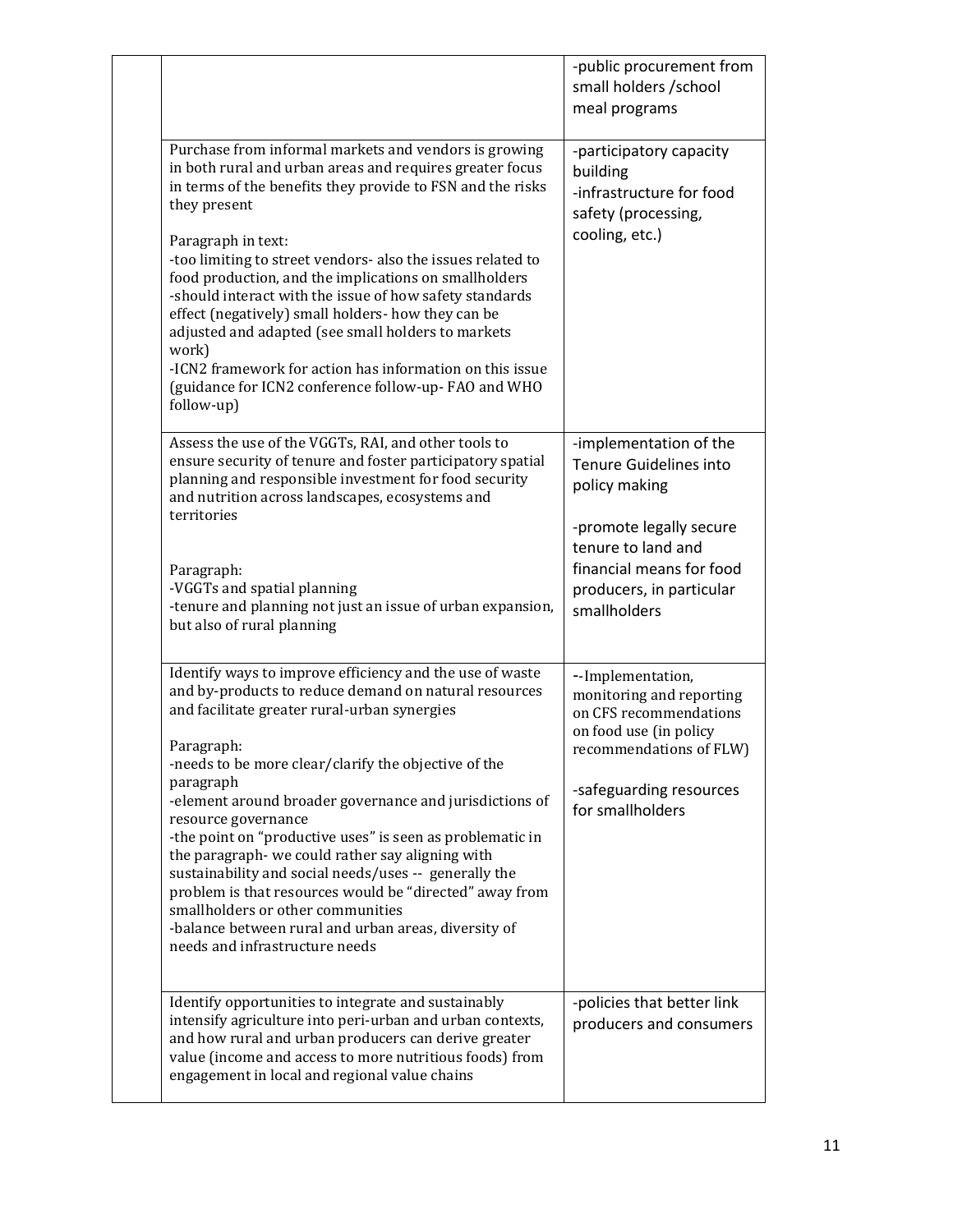| Paragraph:<br>-title needs to be changed<br>-generally the paragraph needs to be more concise and<br>clear- its very vague -- underlying the critical role of food<br>production (agriculture, fisheries, etc.)<br>-it needs to be reoriented to better discuss rural<br>agriculture, as it stands there is too much focus on urban<br>agriculture-which is not the "norm" - when most food is<br>produced in rural areas<br>- not to restrict to just food- but about agricultural<br>transition (negative and positive impacts)<br>-negative and positive consequences and opportunities of<br>demand drive agriculture (?)<br>-direct links between consumers and producers is<br>important<br>-sustainable urban development requires agricultural in<br>rural areas                                                                                                      |                                                                                                                                                                       |
|-------------------------------------------------------------------------------------------------------------------------------------------------------------------------------------------------------------------------------------------------------------------------------------------------------------------------------------------------------------------------------------------------------------------------------------------------------------------------------------------------------------------------------------------------------------------------------------------------------------------------------------------------------------------------------------------------------------------------------------------------------------------------------------------------------------------------------------------------------------------------------|-----------------------------------------------------------------------------------------------------------------------------------------------------------------------|
| Identify ways to enhance income generation from both<br>farm and off-farm activities particularly geared to small<br>producers, women, and young people, acknowledging that<br>full-time production is not in the interest of all producers<br>Paragraph:<br>-the first sentence- how evidence based is this? Natural<br>population growth is more the reason for urban growth<br>is this actually accurate?<br>-remittements migrant labor<br>-add specific focus on rural needs<br>-what is defined as a non-farm activity?                                                                                                                                                                                                                                                                                                                                                 | -promote responsible<br>investment in agricultural<br>and nonagricultural jobs<br>-Implement and adhere<br><b>ILO 8 Core conventions</b><br>-4 pillars of decent work |
| Assess how to allocate resources for services,<br>infrastructure and social protection which respond to<br>increasing mobility (in and out migration and short term<br>moves) and the 'unofficial' status of many migrants<br>and/or those working and living in different areas<br>Paragraph:<br>-rural and urban areas<br>-IPDs and refugees need to be distinguished from<br>migrants (and then further internal migrant and<br>international migrant) - different protection needs, legal<br>regimes, etc.<br>-instrastructure for social protection in rural and urban<br>areas<br>Incorporate lessons learned from existing initiatives<br>which address more integrated approaches based on<br>territories, particularly focusing on vertical and<br>horizontal multi-stakeholder collaboration in<br>implementation and the effects on food security and<br>nutrition | -networking at the local<br>level (for example food<br>policy councils, etc.)                                                                                         |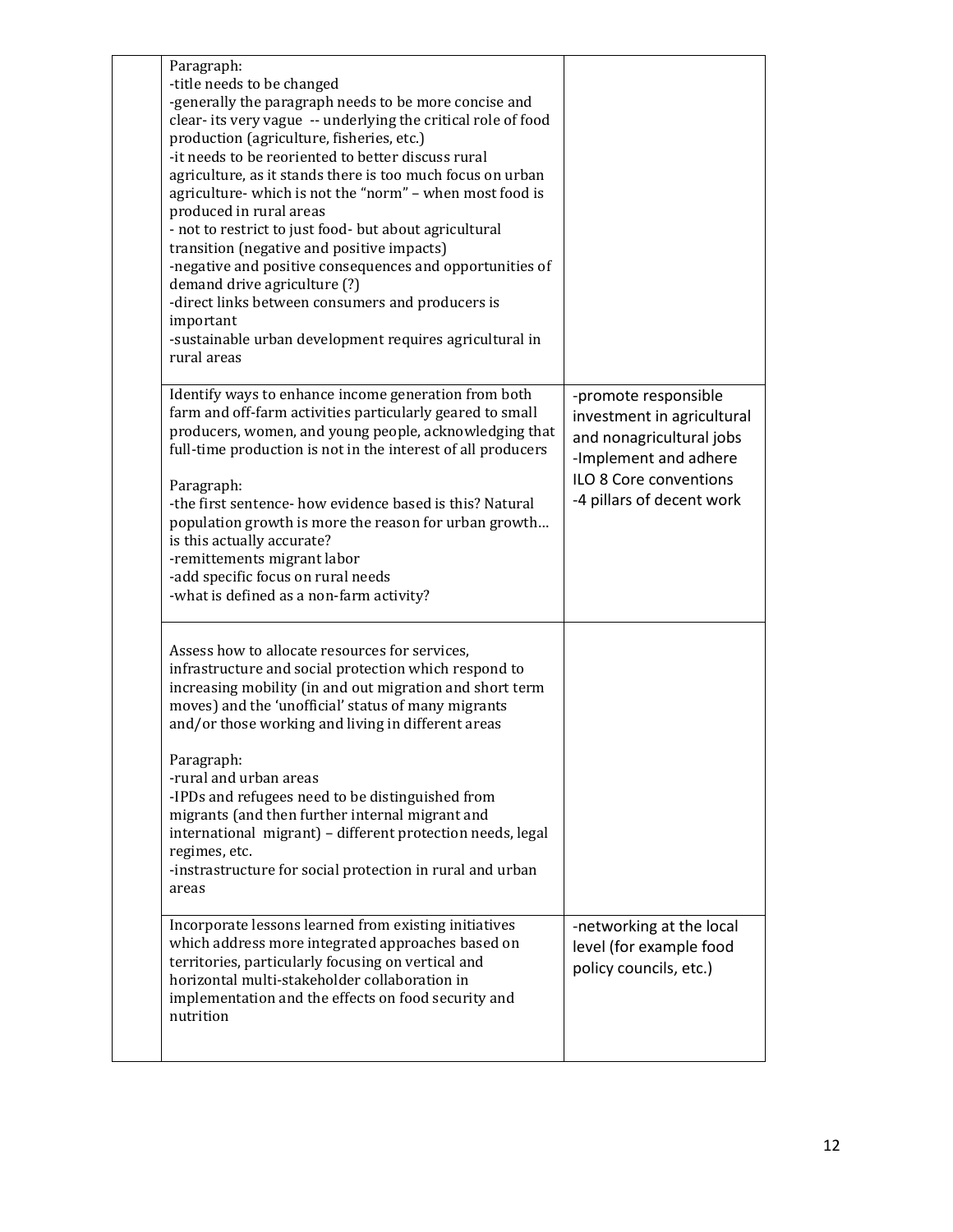| Focus on more community level engagement with direct<br>participation of the food insecure and malnourished in<br>designing policy interventions or programs addressing<br>food security and nutrition | -national level forums<br>that link regions and<br>territories (civil society<br>and public sector., etc.) in<br>food policy discussion and<br>decision- (CFS-like<br>structures at national<br>level) |
|--------------------------------------------------------------------------------------------------------------------------------------------------------------------------------------------------------|--------------------------------------------------------------------------------------------------------------------------------------------------------------------------------------------------------|
|--------------------------------------------------------------------------------------------------------------------------------------------------------------------------------------------------------|--------------------------------------------------------------------------------------------------------------------------------------------------------------------------------------------------------|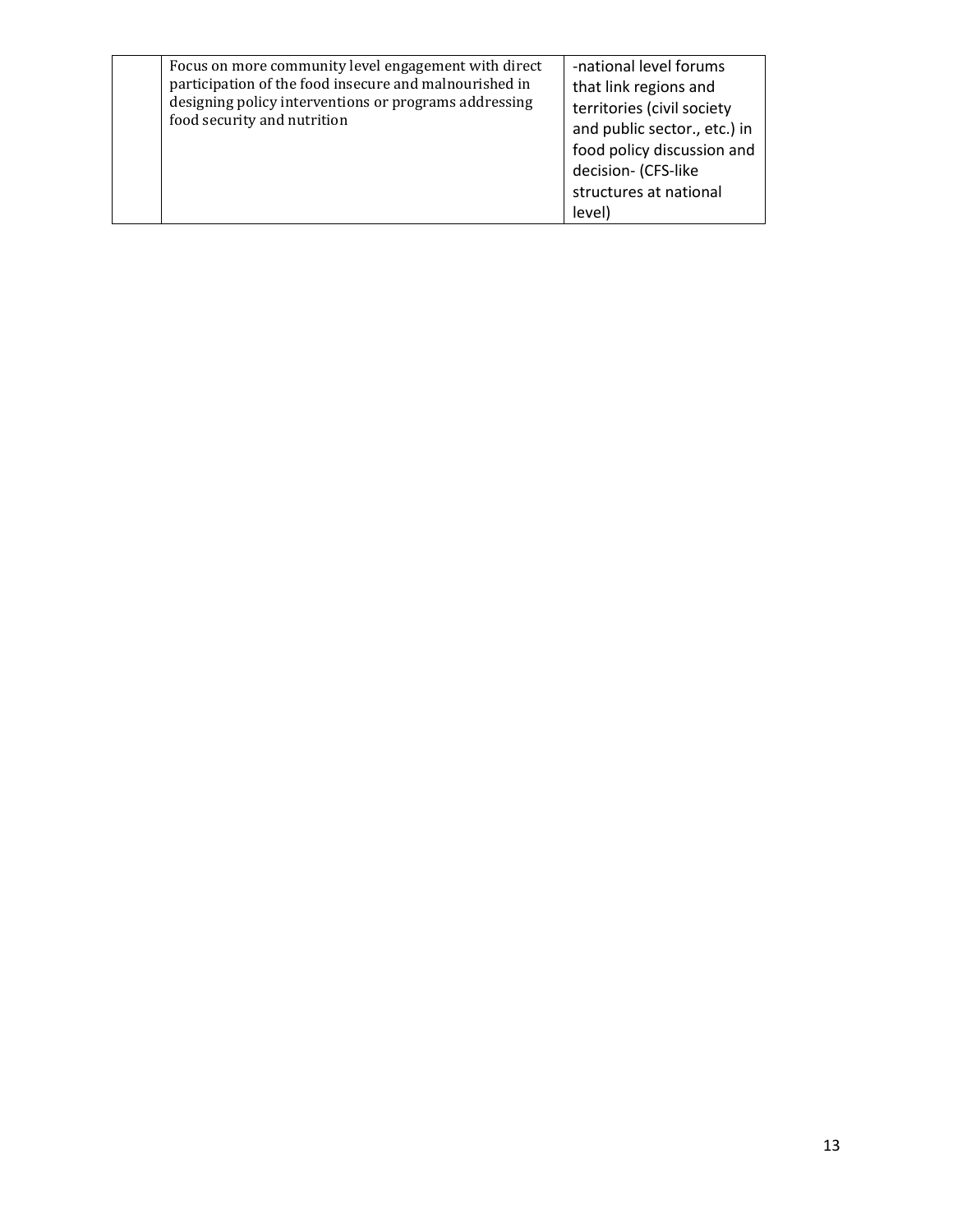## **General comments**

- The document has lost the rational
- Core issues related to rural transformation / sustainable urbanisation are missing, e.g.:
	- Lack of rational on the role of small scale farmers / farming organizations in the process of urbanization
	- Role of organisations: CSO, PO, etc.
	- Issue of dynamics: rural finance, organisation, governance right to participate => issues that come up when talking about
	- Rural urban gaps / inequalities
	- The historical perspective in term of food systems
	- Right to food
	- Etc.
- Need to go beyond the doc: What are policy priority areas / be practical

## **Where to start**

- Need of an overarching rational to explain why these are priority policy areas (i.e. all cross cutting issues, e.g. gender, youth, vulnerable populations, migration, climate change, nutrition, etc.) => A strong 'chapeau'
- Overarching goal: Fostering inclusive rural transformation and sustainable urbanization
- Policy priorities
	- Governance and legal systems, including human rights, and community level engagement in rural and urban engagement
	- Connecting farmers and producers to consumers
	- Equal access to employment opportunities: employment opportunities which foster inclusion => both rural and urban areas
	- Landscape management and ecosystem services in rural and urban areas, including forest, water, soil, climate => supporting farmers to adapt and adopt sustainable practices
	- Address gaps between rural and urban areas in terms of service provision and infrastructure, e.g. energy, transport, rural advisory services, information, legal services
	- Revisit data collection systems / methodologies / indicators

#### **What needs to be done**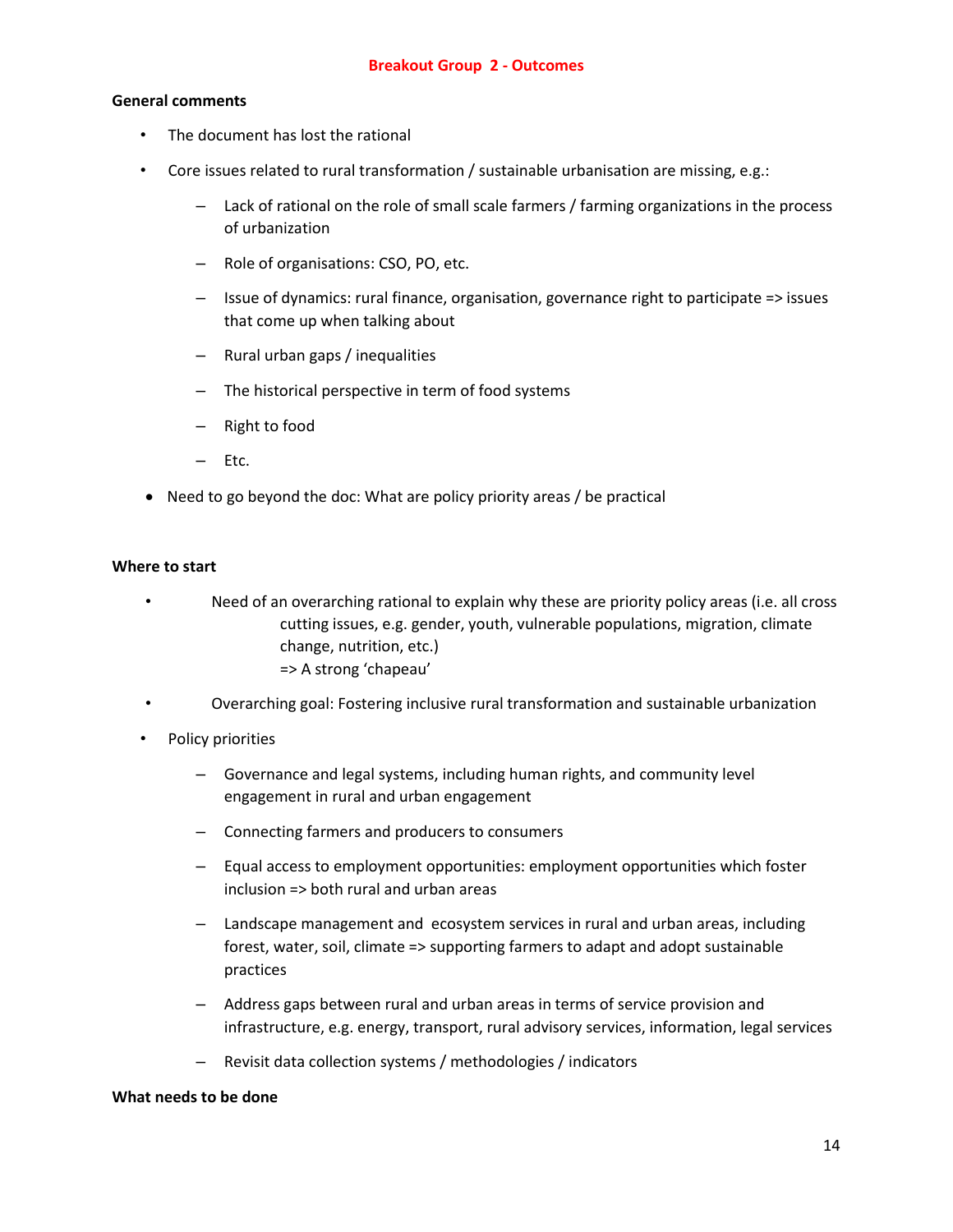## • Governance

- Policy / Legal reforms
- Policy space / legal right to participate in decision making
- Capacity building => people aware of laws, rules and regulations
- Compliance with and enforcement of laws, rules and regulations
- Connecting farmers, producers to consumers
	- Fair, open and transparent value chains
	- Give priority to (local?) markets and (local?) food processing
	- Consumer information
	- Investing in smallholder and family farming
	- Strengthening institutions / organisations all along the value chain
	- Food safety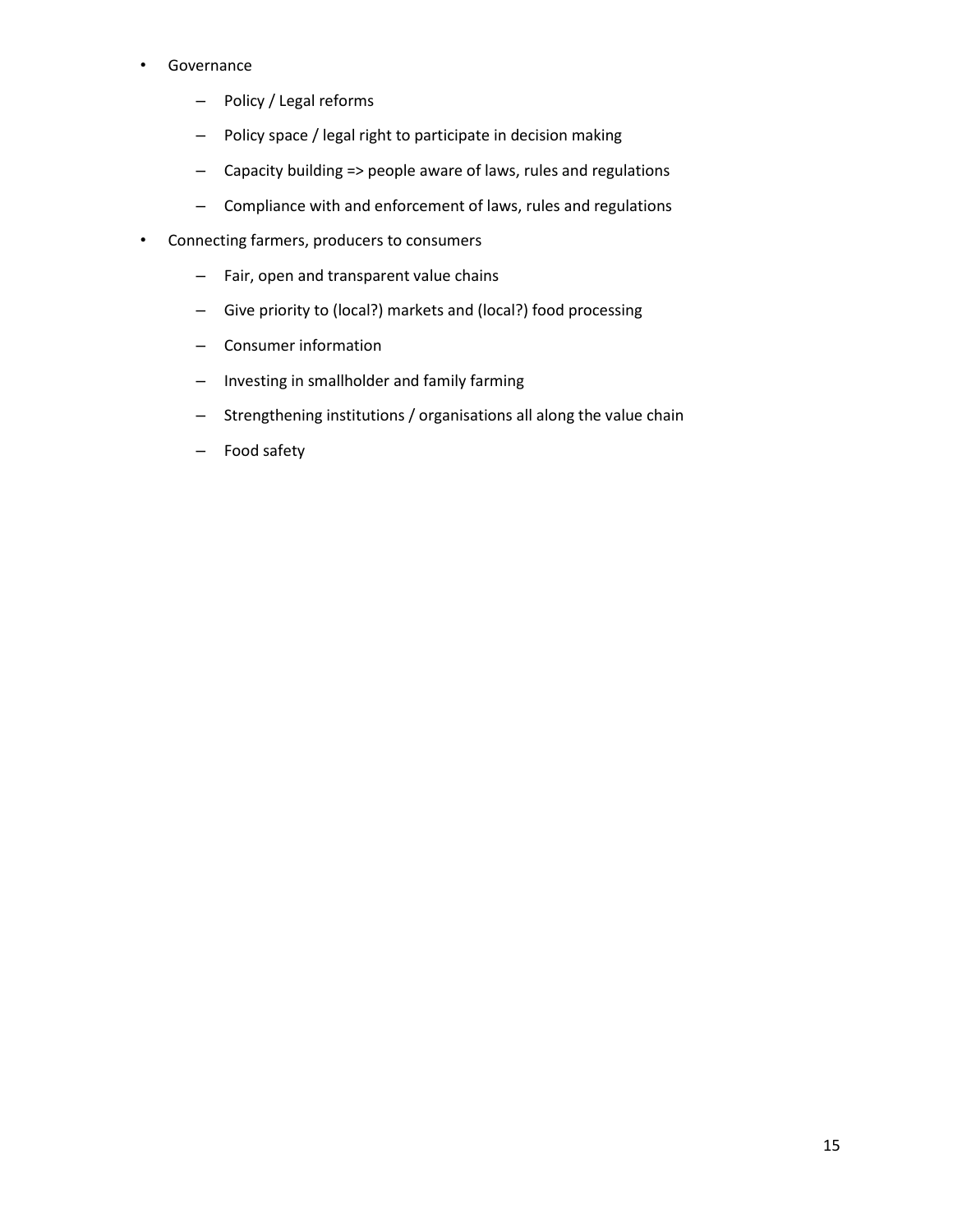## **General comments:**

Introduction is less visionary and conceptual than it should be. Title is ambitious, but lacks ambition. This is a serious issue and should be treated as such.

Root cases of change to global food systems (e.g. rural-transformation) are not focused upon

What are the projections for the future?

Agriculture, biodiversity, traditional knowledge, etc. changes and recent trends and what is the future look like (treats and opportunities) – noted as the most important area

What is the work stream within the CFS? Where is there overlap with other international organizations? This paper touches on almost all major international issues.

May create confusion

Needs to be clarified. Hard to make policy recommendations on this because it is too big.

All issues are important but depends on the condition (certain countries)

For example, obesity affects certain countries whereas less important in other countries

However, need consensus from CFS member states.

Title does give direction to work stream

Can we focus on the opportunities? Has it been addressed in other work streams within the CFS?

Draw on other bodies of work?

Should it focus *more* on rural-urban links? Can we focus on the potential? Bring HABITAT (Urban) and FAO (Rural Agriculture) to link the two areas?

Also be explicit of the differences between urban and rural areas, but also must contend with the linkages (as urban-rural areas become more linked)

So do we all agree that these linkages are increasing?

If so, where are the opportunities, based on the links?

The reality is that the linkages are increasing.

For example, even at the production level is now focused on urban areas. So can it be an opportunity (job creation).

This is a bit generic. Could start with a sentence to identify agreement with the overarching concepts, but then focus on the rural-urban linkages. Check new World Bank Food System Document as an example.

Don't focus on the differences. Could frame it on, say, equal access and services, could be a connecting rural-urban interaction. With the audience in mind (e.g. Min of Ag.), frame the policies so they are applicable.

Strong policy recommendations (with numbers) that address the themes of this background paper.

Strong take home message with a actionable item.

However, may be too early to give numbers.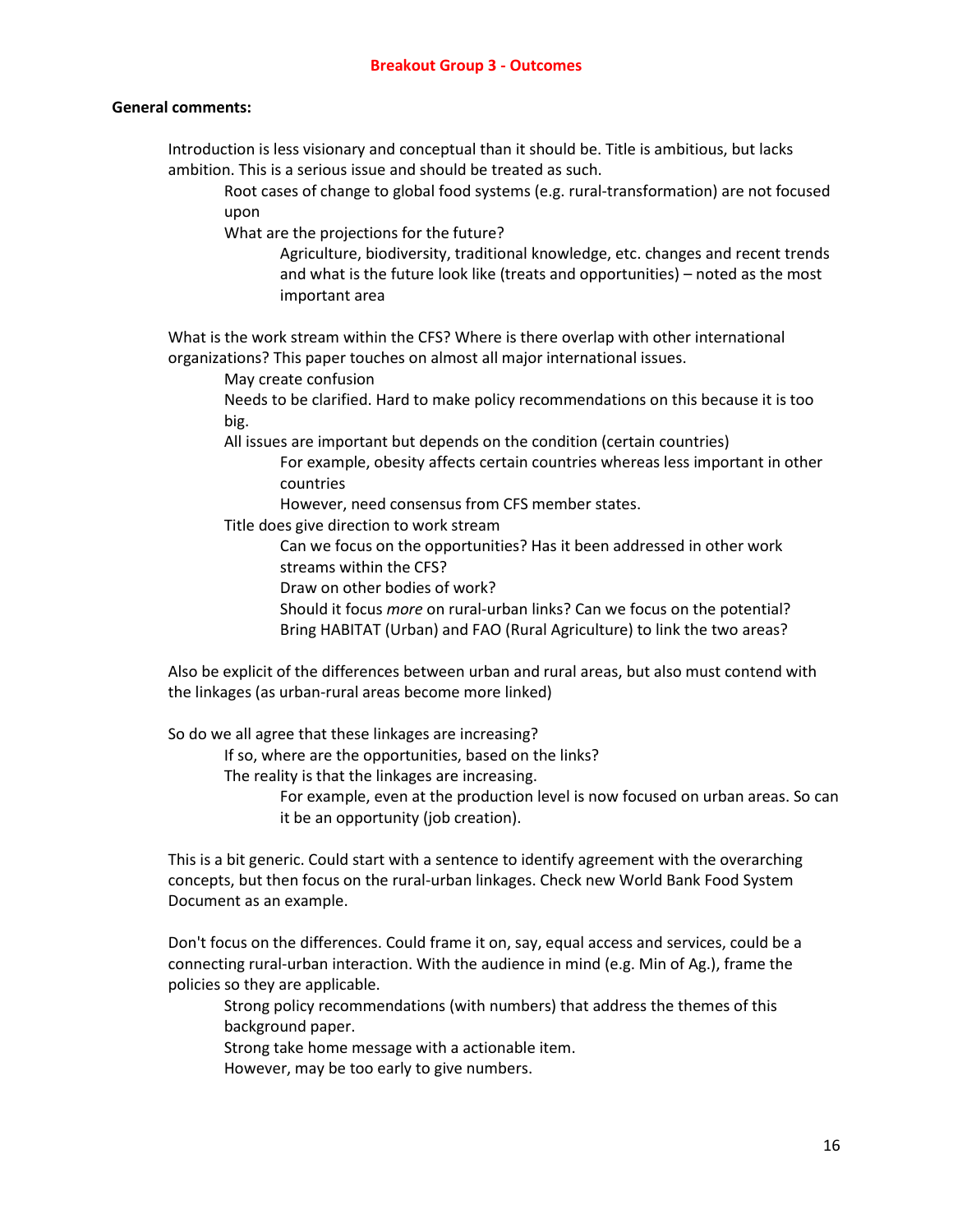CFS is voluntary, usually no strong numbers. This is non-binding, and it is up to the members to implement policies individually. CFS lacks the mandate to be too strong worded.

Three topics in one: (1) Food security (2) Urban (3) Rural

How can we capture opportunity?

Through actors and through policies in coordinated fashion.

How do we go about generating governance that goes beyond boundaries of urban rural dichotomy?

Which policies?

Go beyond silos of MoA vs. a city government vs. a private sector produced/processer? How to put together a policy?

This is a broad topic. Perhaps, going through each area in the document we can identify a more specific area and look inside of them.

But make a difference between what is an actionable policy action vs. an accepted general idea.

Look at locally adapted solutions – region down to local level, Context specific.

The first three statements are principles and the fourth is a is an actual policy.

Another idea: one about policy planning section and another focused on data gaps (integrate vulnerable groups etc.)

Proposal move 4 and 5 into the policy areas –thus cluster the policies and then be specific (including opportunities)

Having overarching areas is not concrete. Climate change, gender, etc. are well known-principles not explicit policy areas.

### **What are the concrete policy areas?**

Merge the overarching into principles.

### **MISSING:**

### **Governance is missing (alluded to but not specific)**

Empowering local governments Empowering vulnerable institutions (e.g. human rights institutions) Have clear national agriculture and nutritional policies

Again, cluster the policy areas and then see what is relevant and specify and then do policy options.

For example: empowerment of location institutions, stronger integration across governance structures (e.g. public health house nutrition, whereas production is Min of Ag. – enable coordination between the two)

Separating governance from rights and how do we built policy and initiatives to ensure and enable rights.

Rural policies are designed by urbanites. Need policies that are more integrated that take in consideration of the rural areas.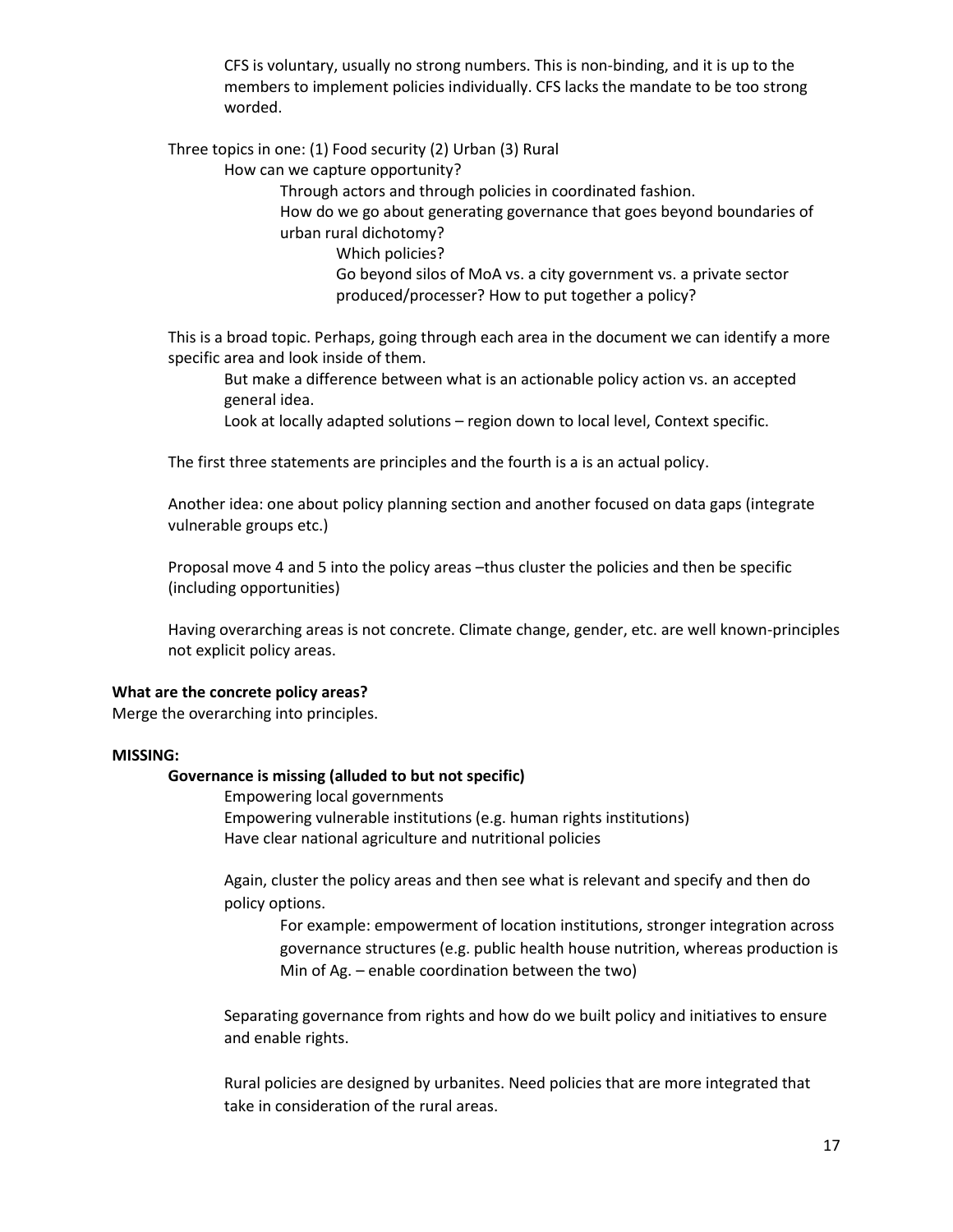Rural transformation happens, but it is very much so driven by concrete policies that often exclude people (e.g. tenure policies) and are country and regional specific.

Route causes and impacts of rural transformations Defining state and non-state actors specific role's The second to last policy could be an entry point for a governance section. Is there integration of agriculture and nutritional policy?

Policy coordination, but who designed the policy matters (e.g. urban areas designing policies for rural areas) …SDG 11a states that urban policies takes into consideration on urban policies

#### **Labour**

Impossible to reach SDGs unless productivity increases in some countries. Rights to work

Investments and diversification to ensure that excess labour can be absorbed elsewhere and incentivize young people

Young people (and women) cannot get access to farm land (don't have rights or capital) – this can be a policy intervention

Land demand will increase in the future (people view land as a good investment –rent seeking) but can we translate the willingness to invest money in land to promote agriculture transformation and lead to local production

Why are countries importing food they can produce themselves…well improving infrastructure is one method to lower cost for local production

Even in rural SS Africa, agriculture labour is decreasing…young people are not working in farming

#### **Environmental sustainability**

Not just agriculture, but fisheries, forests and air pollution etc.

What about looking at specific areas that are influencing or influenced by urban-rural linkages and rural transformation (be more concrete of specific areas)

e.g. climate change is broad, what are specific environmental areas impacted by Urbanization and Rural Transformation

### **Trade isn't mentioned**

#### **Remittances**

Impact rural areas – both agriculture development and nutrition

#### **Data issue from the first policy area**

Policy areas – disaggregated gender, localization, integration of data (make agriculture statistics speak with urban/socioeconomic etc.) Context specific, that capture how food systems and food security dynamics.

Migration and job opportunity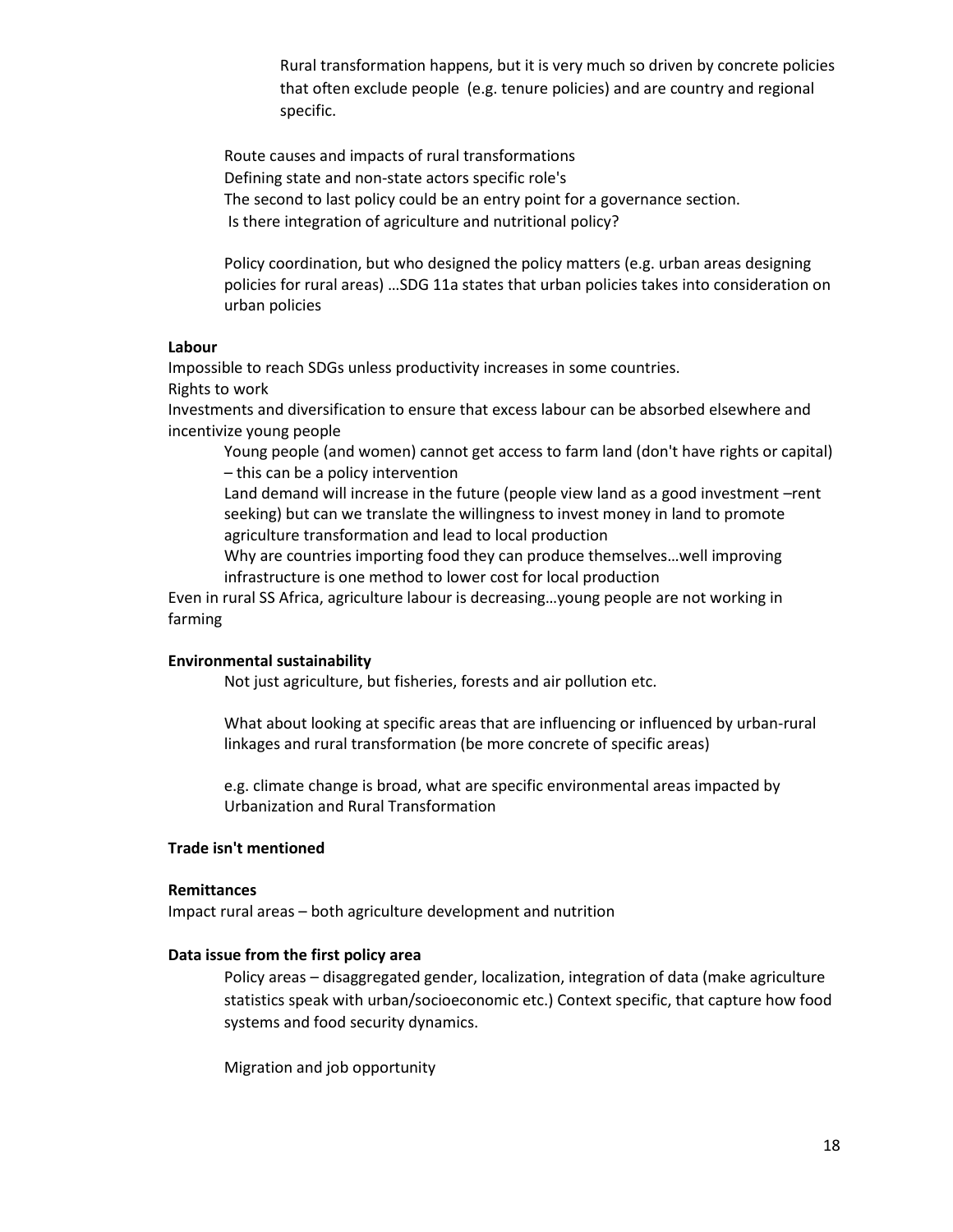Perhaps have an HLP of drivers of rural transformation and potential opportunities.

Linkages between urban-rural transformation within the SDGs and LDGs (?) context Do not see how the work of CFS and its objectives within the SDGs are included in this current draft of the background for the Urbanization, Rural Transformation and implications for FSN.

Without proper knowledge on what has already been established by CFS, then we can do a better job of developing more concrete policy areas. So we can screen all the other documents and find the gaps and start building data.

Don't see pressure to deal with the overarching areas, save the last one focused on labour, what is left in terms of bigger areas:

Governance (urban, rural, FSN triangle) Data issues (local and territorial data) Migration and employment (mobility)

Screen all other bodies of work and find the gabs that are not covered by the other bodies of work and find the added contribution of this *new body* of work.

There is a huge opportunity in rural-urban linkages from a food system approach from a policy level

Income, sustainability etc.

Production, processing, services are all linked from urban-rural linkages Urban provide some aspects (processing, sales, access to markets) Rural provide other (production, environmental services, etc.)

Territory is interdependent - so integrated planning is important

Idea:

- 1. Move the overarching areas into principles
	- a. Moving beyond a urban-rural dichotomy to a rural-urban continuum
- 2. Have policy clusters: data, Governance/policy, and migration/employment
	- a. Territorial functional areas (where services are provided)
		- i. Both about governance and analytics
	- b. Territory can be an umbrella to strengthen the working draft
	- c. Possible overarching to ensure localized information to echo the SDGs
		- i. Know the local context and how they telegraph across local areas worldwide
- 3. Context specific entry point of the geographic entry…this can mean local, regional or global but the policy needs to be context specific
- 4. Move away from a top-down approach to give voice to local stakeholders and if you have information available at the local level it can fed into a dialogue at national level

Are the 'urban poor' in large cities, small cities? Purchasing power is important when defining urban poor? Cost of living in context is important. A multidimensional approach shows that urban poor is larger in smaller towns

**Missing or overarching Policy Clusters: Governance**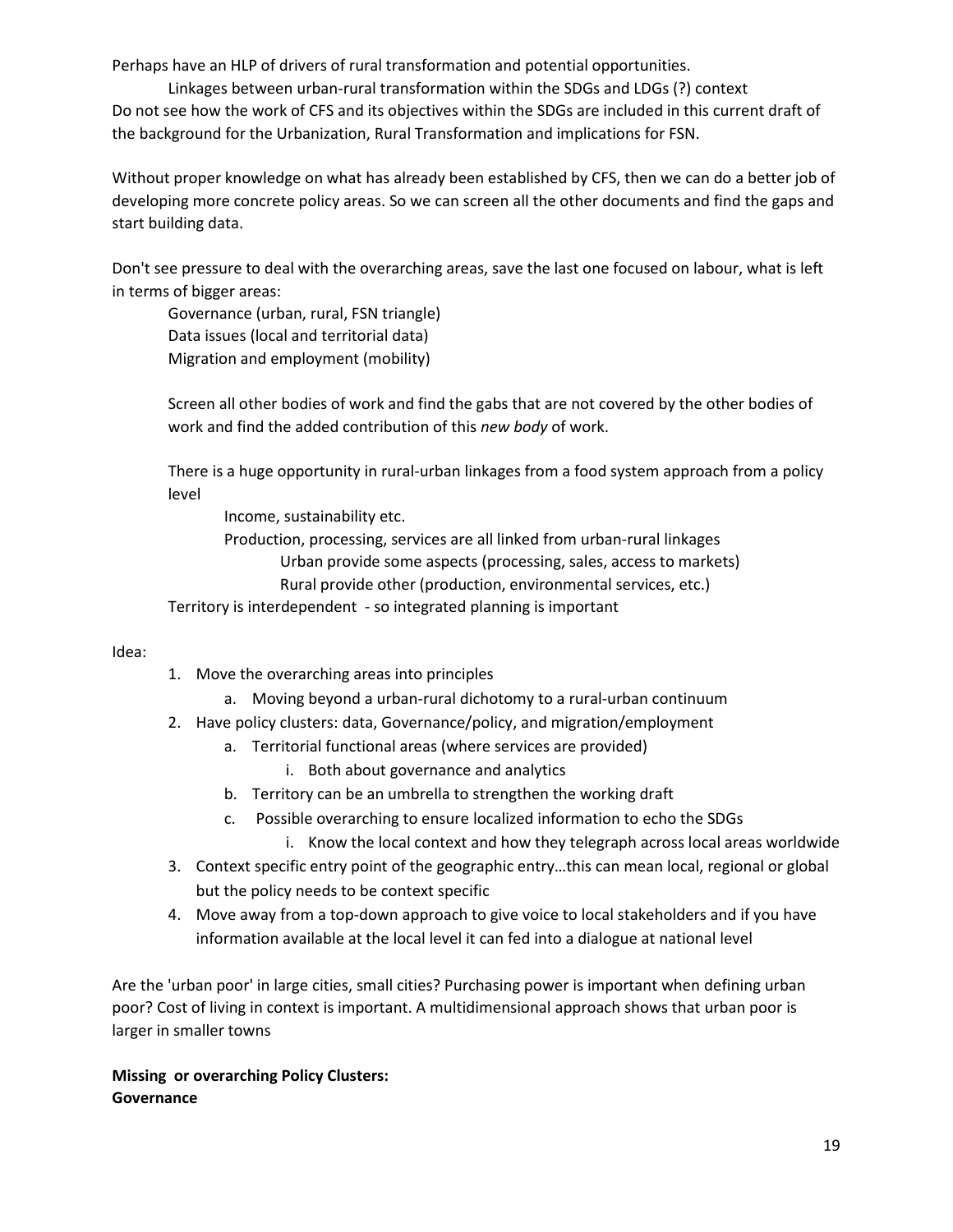**Data** (local and territorial and linkages)

Knowledge

## **Labour and migration**

Climate change and environment ?

Taken from a food system perspective and implication (adaptation)

- Environmental services are important too (economic opportunities and off farm activities)
	- Are there opportunities for economic development in rural areas for income diversification for smallholders?

Environment with FSN – agriculture biodiversity and function of agriculture ecosystems because they provide so much of our food

Agro-ecology is an option

Improve production or intensification (with good practices)

Monoculture can be bad too, hurt rural areas (decrease employment)

Need to look at both immediate and long-term impacts

Access to markets can inhibit need to increase yields

Access to services and information (education/knowledge) across the rural-urban continuum, from an FSN lens.

Could include infrastructure

## **Given these clusters**: what are actionable policies

For example, where does ICT make and impact?

## **Summary**

# Room for clustering

- a. Move overarching principles away from policies
- b. Have five broad policies
	- i. Governance
	- ii. Data
	- iii. Labour/Migration
	- iv. Climate Change and Environment
	- v. Production?
- c. Need to develop specific actionable policies for each of these give broader categories
	- i. Two big challenges
		- 1. Climate Change
		- 2. Increased population
		- 3. How do we insure FSN in the future
			- a. There are opportunities (ICT, renewable energy, etc.)
			- b. We have to produce more with less
			- c. It's important to note, **HOW** we address these issues…current practices are not sustainable
				- i. Need a deeper analysis of rural transformation tendencies and policy options given history

- d. Evidence
	- i. Urbanization is happening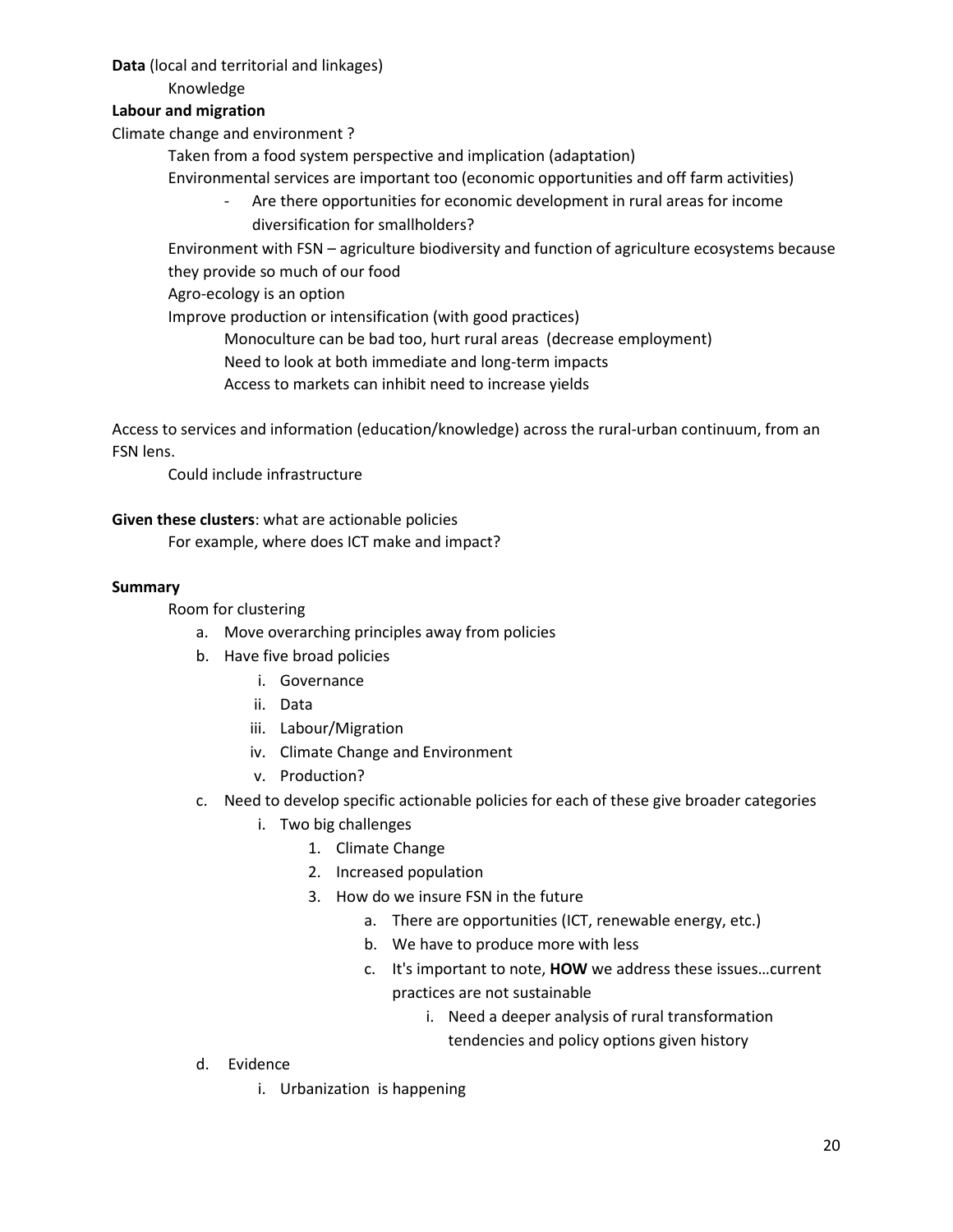- ii. Urban-rural linkages are strengthening and exist on a continuum
- iii. Look for opportunities

# **Overarching principals – In current draft, fir four overarching areas for area for policy attention…the first four are principals not**

Inclusion

Climate and Environment and Agriculture Ecology

## **Actions**

Governance –

(1) Territorial approach

(2) build and strengthen partnerships across cities and rural-urban continuum, overcome a rural-urban dichotomy

(3) Strengthen cross sector policy design (e.g. public health working with min. of agriculture, taking in account state and non-state actors), local government (horizontal and vertical integration), community level engagement

(4) Land tenure clarity

(5) Identify overlap with areas (infrastructure, public health, etc.) for coordination across sector

Data and Information –

(1) Gender and youth disaggregated

(2) Localized data

(3) Integrated data across sectors (e.g. having health and agriculture data be able to talk with each other)

(4) Make information available to all actors and stakeholders (e.g. farmers), access to data

(5) Data gaps about land tenure arrangements

(6) Correct information and knowledge for FSN across rural-urban continuum, ensure flow across local economies

Labour and mobility (including migration) –

(1) Infrastructure and transportation support

a. see number five in the area for policy action (but reword)

(2) Support for youth in agricultural sectors (land tenure/capital) and beyond (choice in diversity)

(3) As labour demands decrease in agriculture, ensure excess labour has jobs (both in rural and urban areas)

a. identify opportunities where else in the value chain where people (youth and women) in the value chain (first stage processing, packaging, etc.)

(4) Potential to adding value in rural areas that fits urban market

Ensure access to services (e.g. education) across rural-urban continuum (1) highlight integration with service provision with FSN